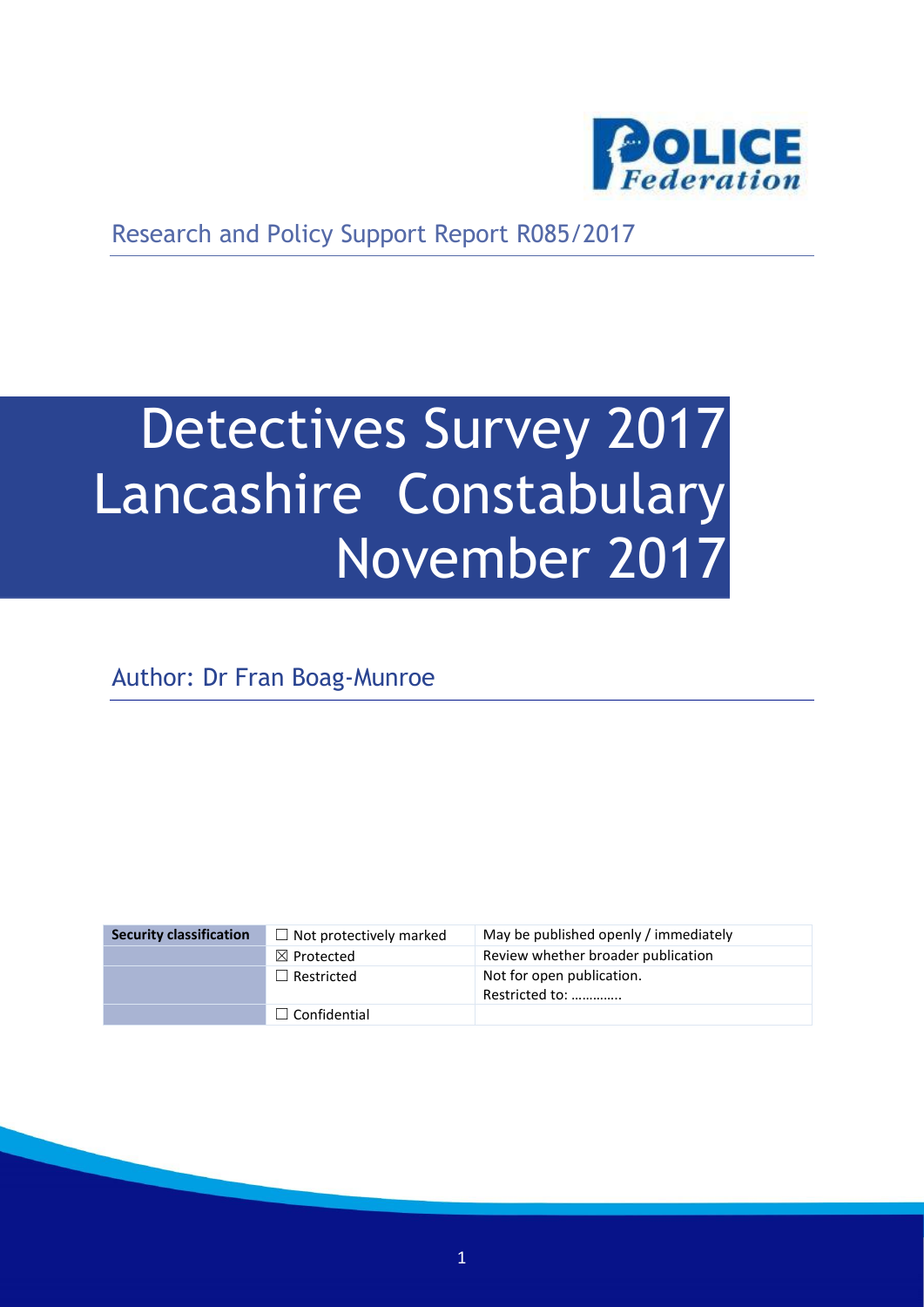#### **INTRODUCTION**

This report provides a summary of responses to the PFEW National Detectives Survey received from respondents in Lancashire Constabulary in 2017.

Some of the questions asked in this year's survey were the same as in the 2015 National Detectives Survey; this allowed us to monitor any changes since the last time the survey was conducted. Other questions were new to 2017, to be able to look in more detail at the context in which detectives are currently working.

Where appropriate, details of average responses for the police service as a whole are also presented, differences between the national and local responses have not been tested statistically and therefore any differences reported are for guidance only and must be treated with caution.

#### **RESPONSE RATE AND RESPONDENTS**

The National Detectives Survey 2017 opened on 1st September 2017 and closed on 24th September 2017. During this time, detective officers were invited to attend via the Police Federation's National Membership Database, as well as via local Joint Branch Boards and the National Detectives Forum mailing list.

**205 responses were received from detectives in Lancashire Constabulary**. There is still no accepted measure of the total number of detectives in England and Wales. It is therefore not possible to calculate a definitive response rate for the survey as a proportion of the total number of detectives. However, for comparison the number of responses received within Lancashire Constabulary was higher than when this survey was last conducted in 2015, when 193 responses were received.

#### **IMPACT OF SERVICE CUTS**

**50% of respondents within Lancashire Constabulary said that service cuts have had a major impact on their morale**; this was lower than the national average, where 56% detectives said that service cuts have had a major impact upon their morale.

In addition, **25% of respondents within Lancashire Constabulary said service cuts have had a major impact upon their physical health and wellbeing, whilst 25% said that service cuts have had a major impact upon their mental health and wellbeing**. For comparison, in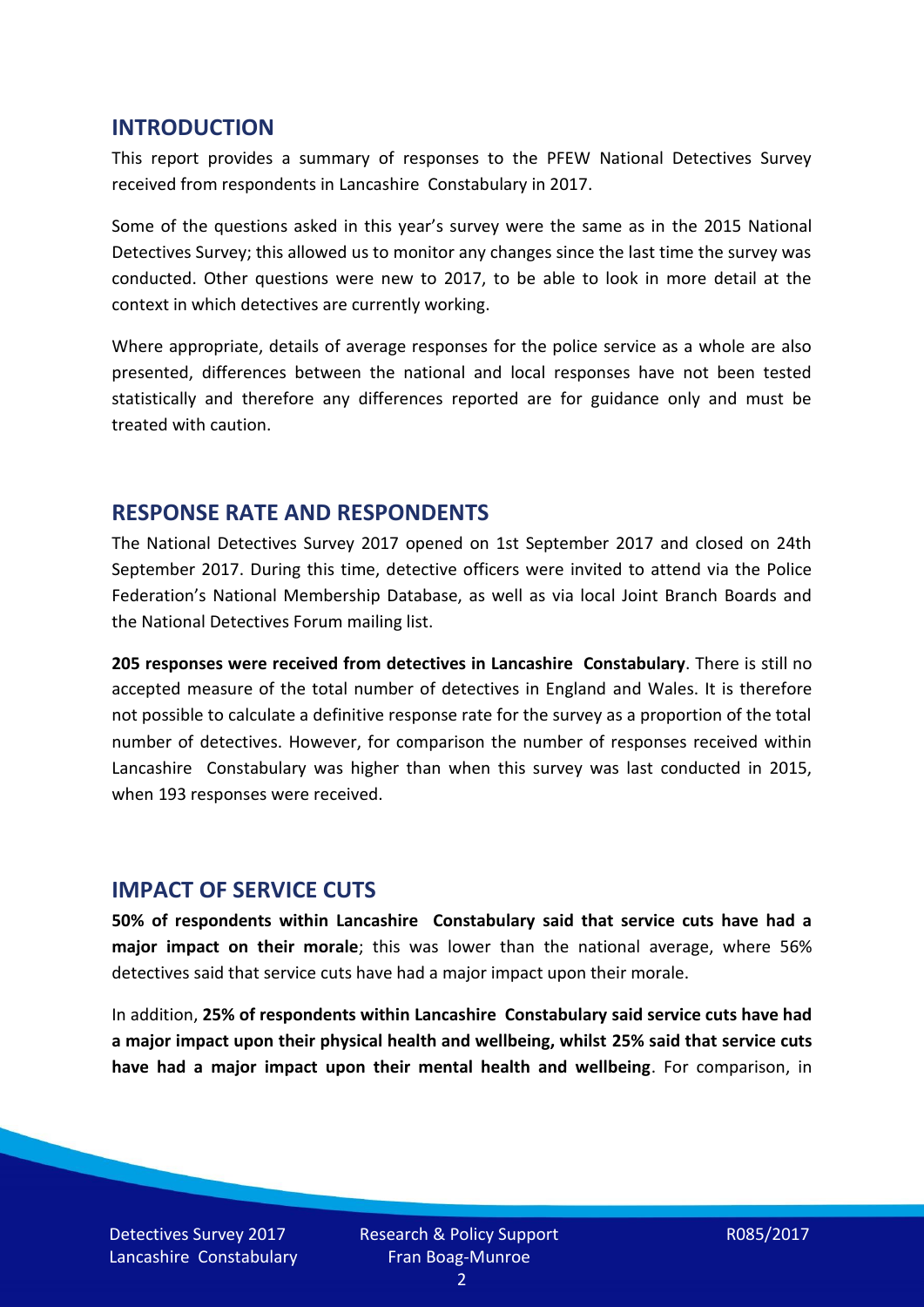England and Wales as whole 27% of detectives said that service cuts have had a major impact on their physical health and wellbeing and also on their mental health and wellbeing.

| How, if at all, have<br>service cuts affected | No impact | <b>Minor impact</b> | <b>Moderate</b><br>impact | <b>Major impact</b> |
|-----------------------------------------------|-----------|---------------------|---------------------------|---------------------|
| Your morale                                   | 2%        | 19%                 | 30%                       | 50%                 |
| Your physical health and<br>wellbeing         | 13%       | 22%                 | 40%                       | 25%                 |
| Your mental health and<br>wellbeing           | 12%       | 26%                 | 36%                       | 25%                 |

**61% of respondents in Lancashire Constabulary said that service cuts have substantially increased their overall workload; 53% said that service cuts have substantially increased how fatigued they feel; and 45% said that service cuts have substantially increased how stressful they find their jobs**. Comparison of these proportions in Lancashire Constabulary to England and Wales as a whole can be found in the table below.

|                                    | <b>Lancashire Constabulary</b>                          | <b>England and Wales</b>                                |
|------------------------------------|---------------------------------------------------------|---------------------------------------------------------|
| Your overall workload              | 61% substantially increased<br>(35% slightly increased) | 62% substantially increased<br>(32% slightly increased) |
| How fatigued you feel              | 53% substantially increased<br>(39% slightly increased) | 53% substantially increased<br>(38% slightly increased) |
| How stressful you find your<br>job | 45% substantially increased<br>(47% slightly increased) | 49% substantially increased<br>(41% slightly increased) |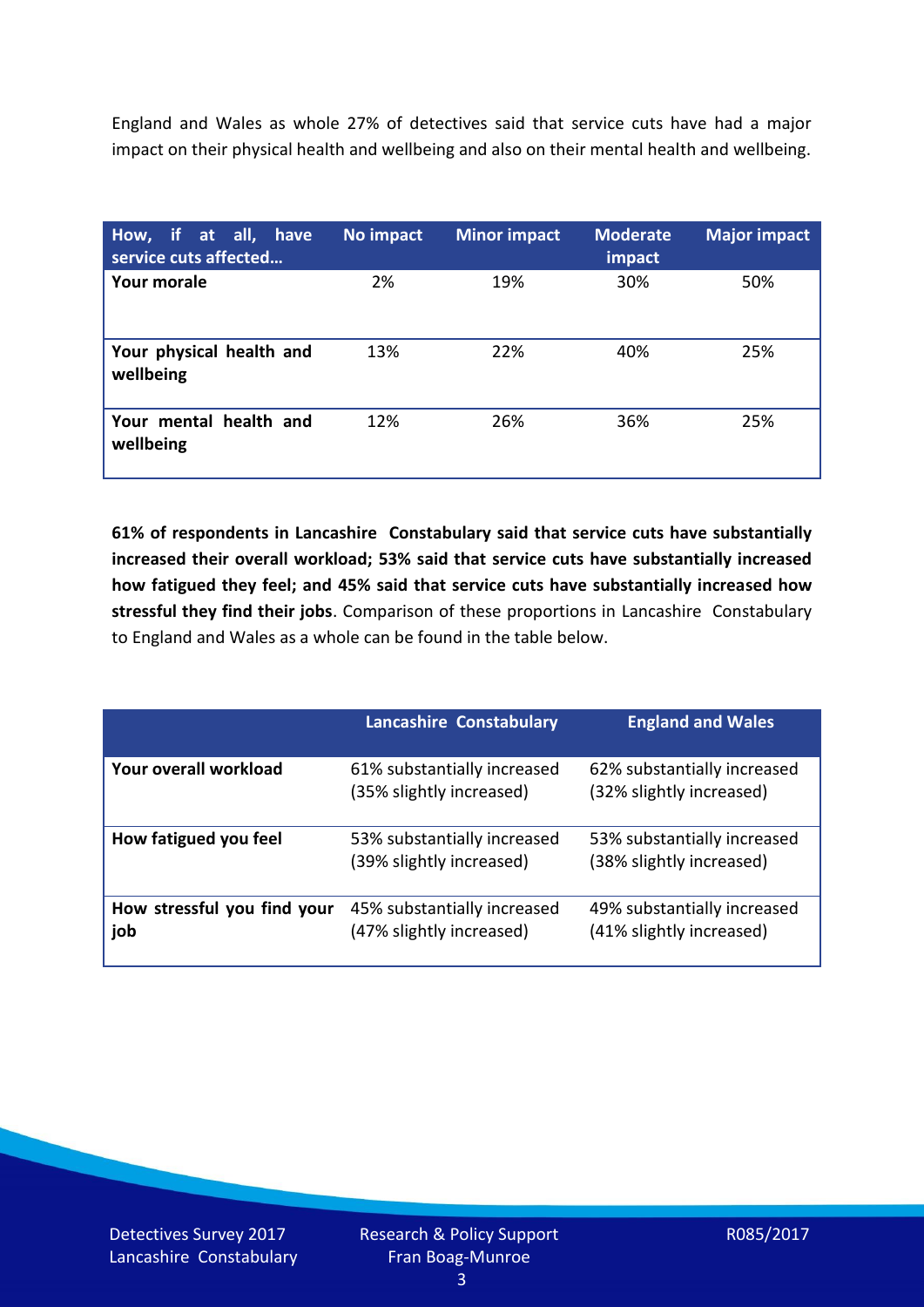### **WORKLOAD AND JOB DEMANDS**

**76% of respondents in Lancashire Constabulary said that their workload in the last 12 months was either too high or much too high**. This is the same as the national average - in England and Wales as a whole, 76% of respondents said that their workload had been too high or much too high in the last 12 months.

29% of respondents in Lancashire Constabulary said that their workload enabled them to provide the service needed to victims either most or all of the time; this compares to 27% of detectives in England and Wales as a whole. **The proportion of respondents in Lancashire Constabulary who said that their workload enabled them to provide the service needed to victims either most or all of the time has decreased since 2015** when 32% of respondents felt that they could provide the service needed either most or all of the time.

In addition, 22% of respondents in Lancashire Constabulary said that their workload enabled them to provide the service needed to witnesses either most or all of the time, in comparison to 22% of detectives in England and Wales overall. **The proportion of respondents in Lancashire Constabulary who said that their workload enabled them to provide the service needed to witnesses either most or all of the time has decreased since 2015**, when 34% of respondents felt that they could provide the service needed either most or all of the time.

| Does your workload enable<br>you to provide the service<br>needed to? | <b>Never</b> | <b>Sometimes</b> | Most or all of the<br>time |
|-----------------------------------------------------------------------|--------------|------------------|----------------------------|
| <b>Victims</b>                                                        | 8%           | 63%              | 29%                        |
| <b>Witnesses</b>                                                      | 8%           | 70%              | 22%                        |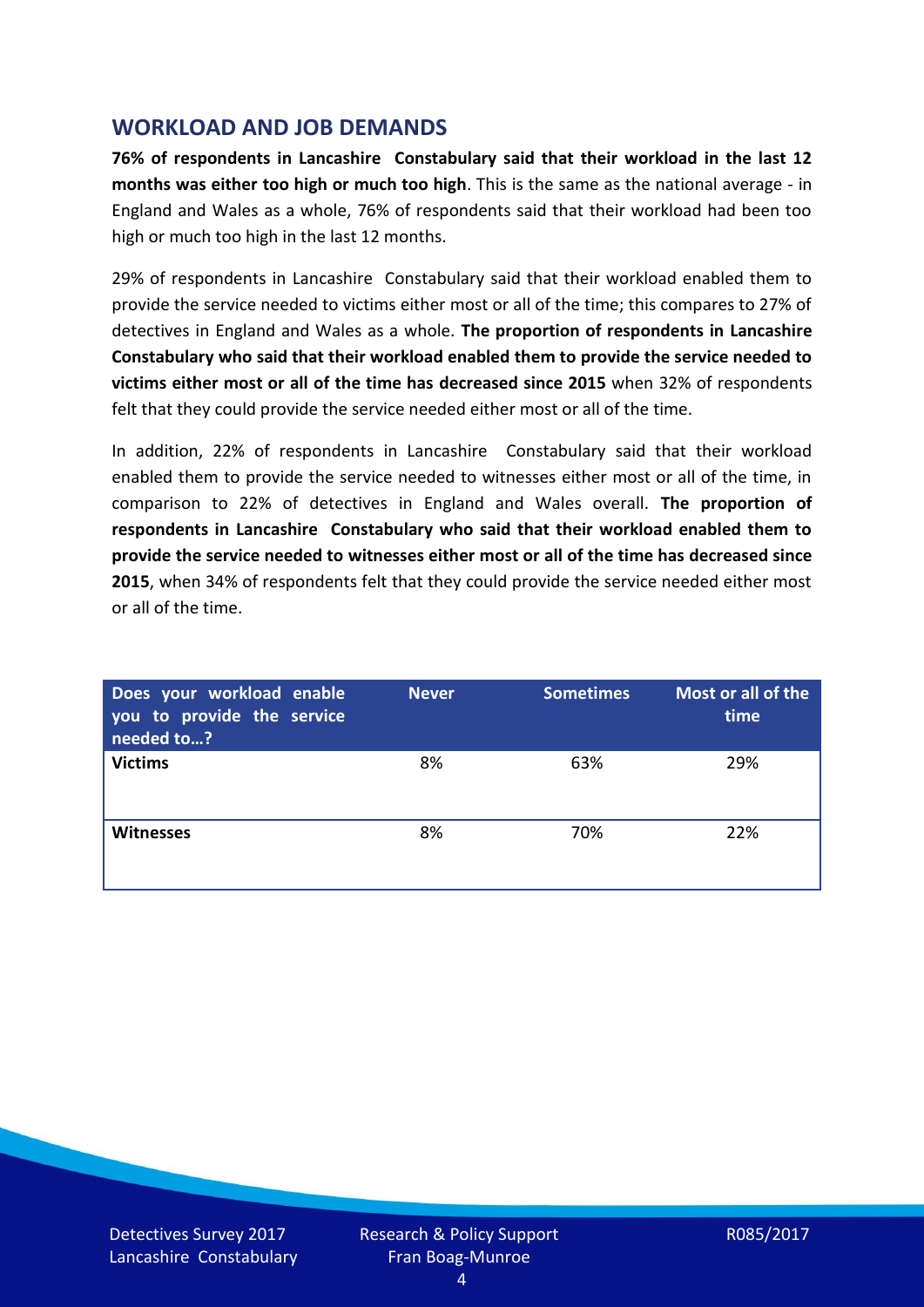#### **JOB RELATED STRESS**

In Lancashire Constabulary, **42% of respondents said that they felt emotionally drained from work either most or all of the time**. Nationally, this proportion was 48%. The proportion of respondents in Lancashire Constabulary who said that they had felt emotionally drained from work either most or all of the time has increased since 2015, when 27% of respondents said that they felt emotionally drained from work.

**45% of respondents in Lancashire Constabulary said that their job was either very or extremely stressful**. This is the proportion of respondents who, in effect, report a nondiagnostic case of work-related stress within Lancashire Constabulary.



In England and Wales as a whole 48% of detectives reported a case of work-related stress. Therefore **the proportion of respondents in Lancashire Constabulary who reported a case of work-related stress was lower than the national average**. The reasons given by respondents in Lancashire Constabulary for why they found their job stressful are presented below.

Detectives Survey 2017 Lancashire Constabulary Research & Policy Support Fran Boag-Munroe

R085/2017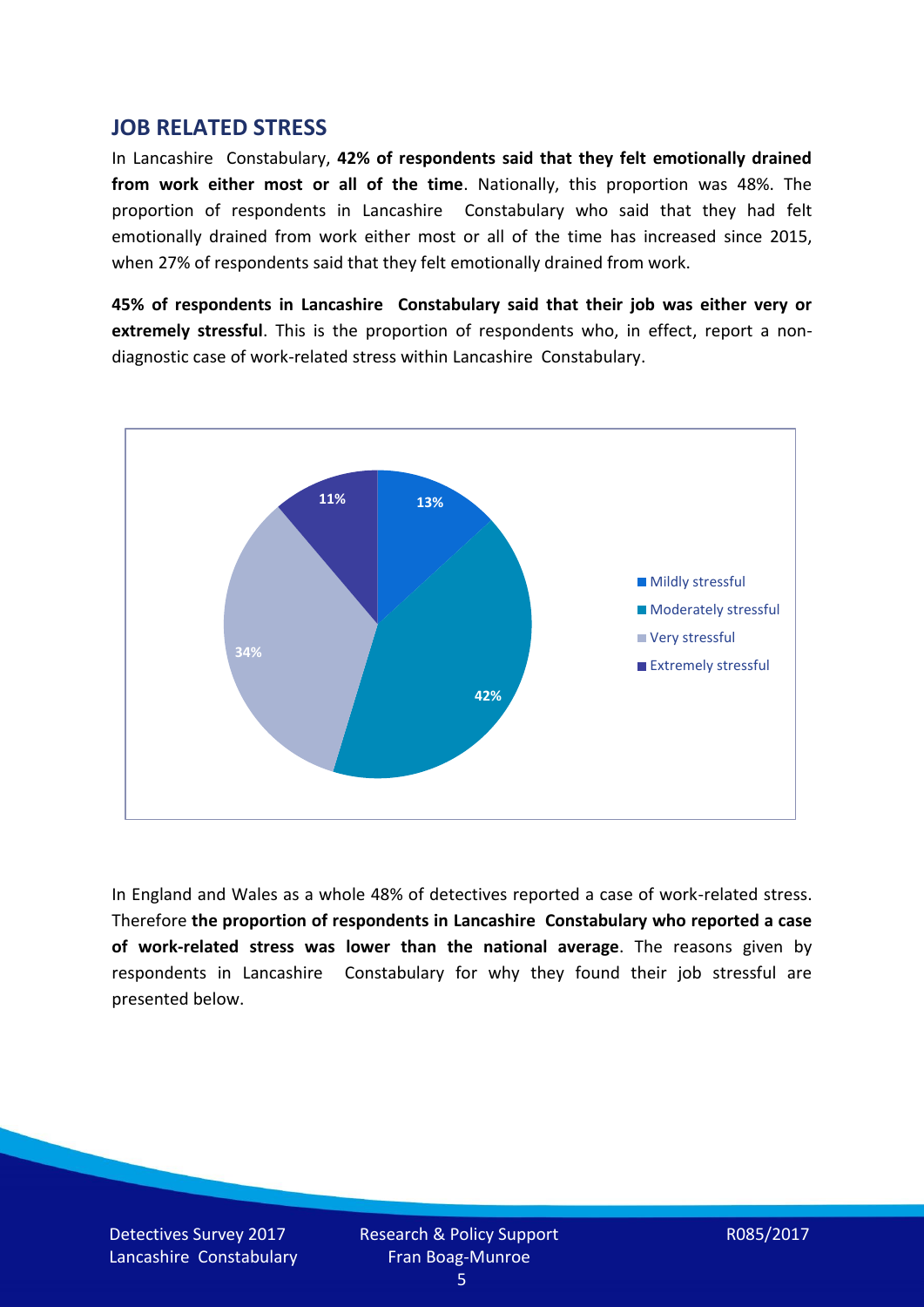| My job is stressful because                                                                | <b>Proportion</b>       | <b>Proportion</b>       |
|--------------------------------------------------------------------------------------------|-------------------------|-------------------------|
|                                                                                            | agreeing or<br>strongly | agreeing or<br>strongly |
|                                                                                            | agreeing in             | agreeing in             |
|                                                                                            | Lancashire              | <b>England and</b>      |
|                                                                                            | <b>Constabulary</b>     | <b>Wales</b>            |
| There are high levels of personal responsibility                                           | 97%                     | 93%                     |
| There aren't enough officers in my team/unit                                               | 83%                     | 86%                     |
| I feel like the general public and partner agencies often<br>have unrealistic expectations | 84%                     | 82%                     |
| The nature of my work is high-risk                                                         | 87%                     | 80%                     |
| I have a high workload                                                                     | 85%                     | 80%                     |
| There is frequent organisational change                                                    | 86%                     | 79%                     |
| My work is emotionally demanding                                                           | 74%                     | 71%                     |
| I don't have enough time to be able to do my job to a<br>standard of which I can be proud  | 64%                     | 70%                     |
| I am unable to meet all the conflicting demands on my<br>time at work                      | 68%                     | 69%                     |
| I am exposed to traumatic or distressing incidents and<br>material                         | 74%                     | 64%                     |
| I frequently have unrealistic time pressures                                               | 55%                     | 61%                     |
| There aren't enough opportunities for professional<br>development                          | 47%                     | 57%                     |
| I frequently have unachievable deadlines                                                   | 47%                     | 57%                     |
| I am often pressured to work long hours                                                    | 55%                     | 51%                     |
| My work-life balance is poor                                                               | 38%                     | 43%                     |
| I don't feel like I have enough support from<br>management                                 | 28%                     | 40%                     |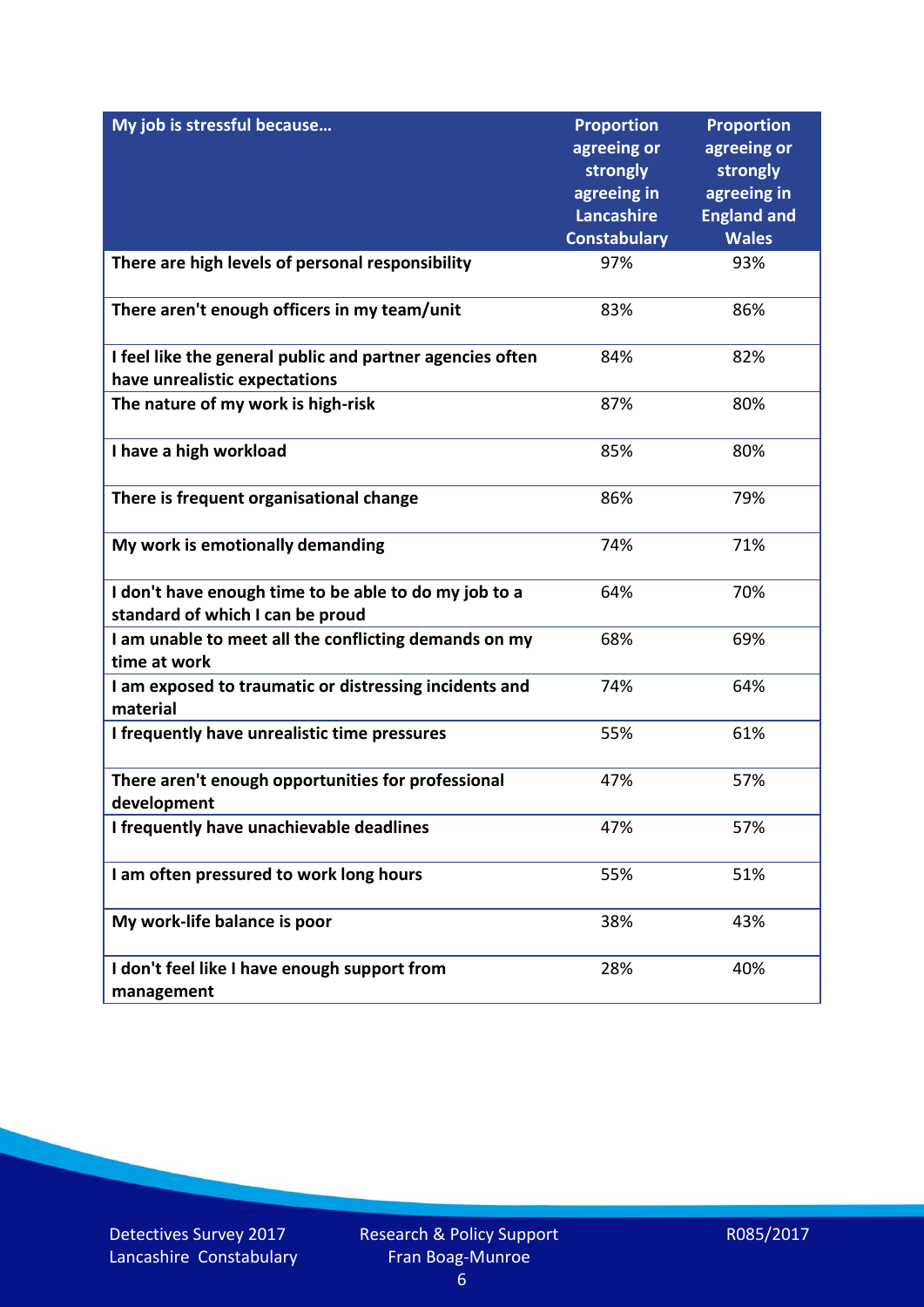# **ABSENCE AND ABSENCE BEHAVIOURS**

**Presenteeism** refers to a person attending work despite feeling that they should have taken sick leave due to their physical or mental health and wellbeing. **In Lancashire Constabulary, 70% of respondents reported at least one instance of presenteeism associated with their physical health and wellbeing** in the last 12 months**; 51% of respondents reported at least one instance of presenteeism associated with their mental health and wellbeing**.

**Leaveism** refers to a person taking annual leave or rest days rather than sick leave for their physical or mental health and wellbeing. In the last year, **43% of respondents in Lancashire Constabulary reported at least one instance of leaveism associated with their physical health and wellbeing**, whilst **31% of respondents in Lancashire Constabulary reported at least one instance of leaveism associated with their mental health and wellbeing.**

Finally, **25% of respondents in Lancashire Constabulary said that they had taken sickness absence due to their physical health and wellbeing** in the last 12 months. In addition, **11% of respondents said that they had taken sickness absence due to their mental health and wellbeing**.

Comparison of the proportions of respondents reporting presenteeism, leaveism and sickness absence in Lancashire Constabulary with England and Wales as a whole can be found in the table below.

|                             | <b>Lancashire Constabulary</b>          |                                       | <b>England and Wales</b>                |                                       |
|-----------------------------|-----------------------------------------|---------------------------------------|-----------------------------------------|---------------------------------------|
| At least one<br>instance of | <b>Physical health</b><br>and wellbeing | <b>Mental health</b><br>and wellbeing | <b>Physical health</b><br>and wellbeing | <b>Mental health</b><br>and wellbeing |
| Presenteeism                | 70%                                     | 51%                                   | 71%                                     | 54%                                   |
| Leaveism                    | 43%                                     | 31%                                   | 42%                                     | 33%                                   |
| <b>Sickness</b><br>absence  | 25%                                     | 11%                                   | 35%                                     | 14%                                   |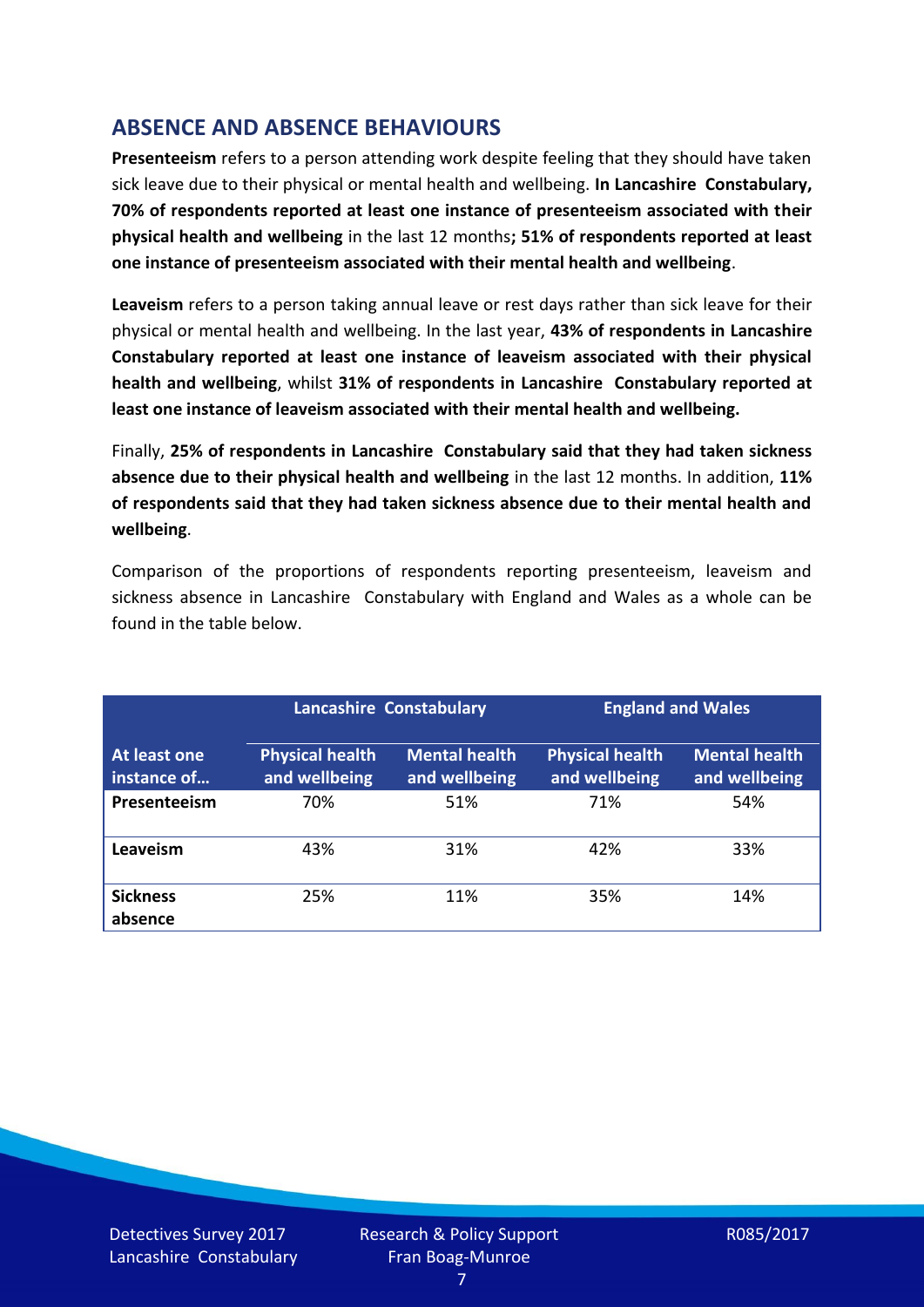#### **VIEWS ABOUT THE JOB**

**83% of respondents in Lancashire Constabulary felt that the role of the detective was seen as less valuable to the force than it used to be.** This compares with 85% of detectives in England and Wales as a whole who said that they felt the role of the detective was now less valuable.

Respondents in Lancashire Constabulary were less likely to be dissatisfied than satisfied with their jobs, with **24% of respondents saying that they were dissatisfied and 60% of respondents saying that they were satisfied**. In comparison, 36% of detectives in England and Wales as a whole said that they were dissatisfied with their jobs, whilst 45% of respondents said that they were satisfied.

In addition, **the proportion of respondents in Lancashire Constabulary who said that they were dissatisfied with their job has increased since 2015**, when 14% of respondents reported job dissatisfaction.

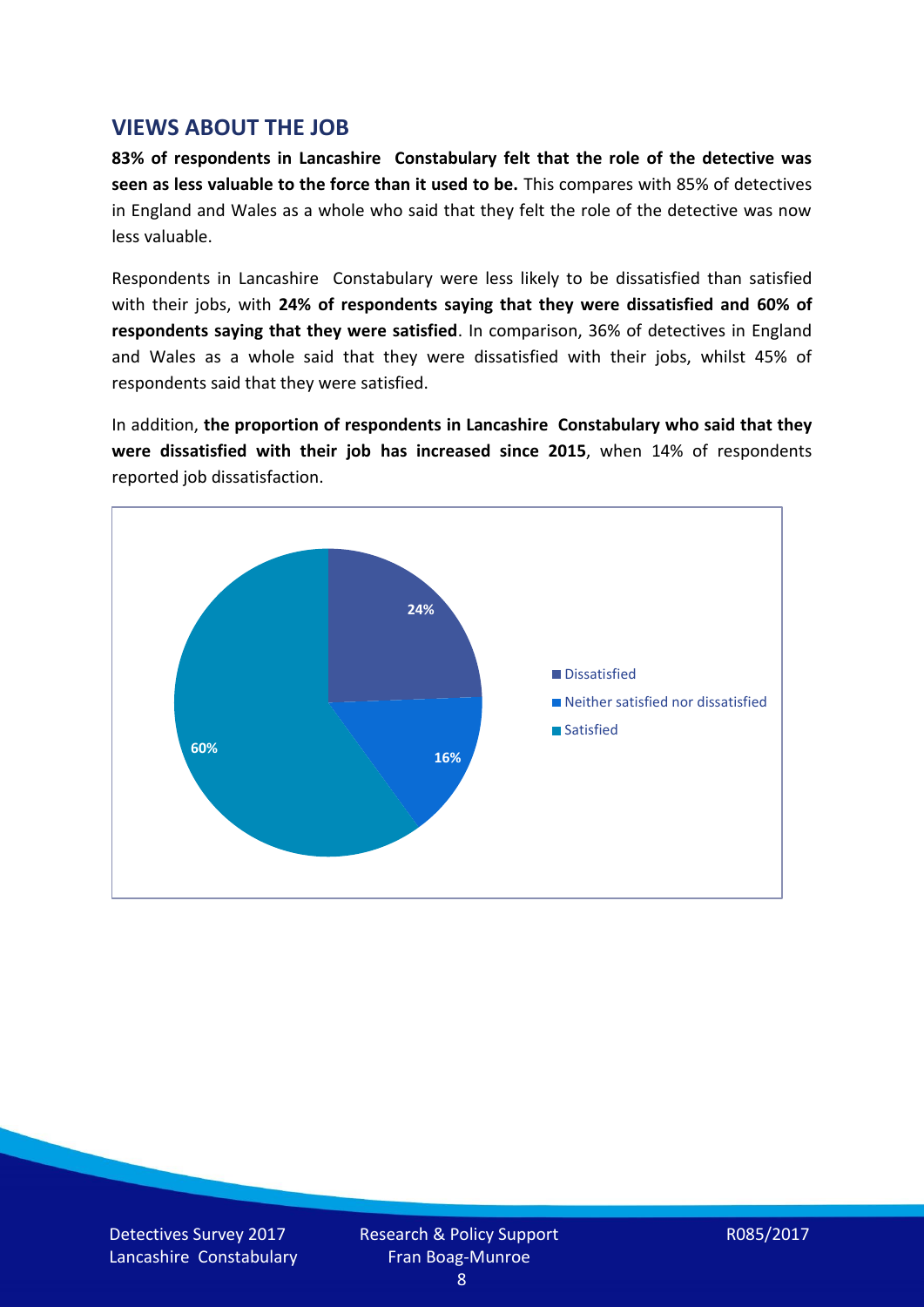## **TRAINING AND CONTINUOUS PROFESSIONAL DEVELOPMENT**

**44% of respondents in Lancashire Constabulary said that they had difficulties securing specific training opportunities**. This has increased since 2015, when 35% of respondents in Lancashire Constabulary reported difficulties securing specific training opportunities.

The proportion of respondents in Lancashire Constabulary who said that they had difficulties securing training opportunities is lower than the national average, where this year 51% of detectives said that they had difficulties securing training.

In addition, **51% of respondents in Lancashire Constabulary said that they were rarely given enough time to stay up-to-date with the latest developments in their area of work**. This compares to 56% of respondents in England and Wales as a whole. This proportion is higher than in 2015, when 30% of respondents in Lancashire Constabulary said that they rarely had enough time to keep up-to-date with the latest developments.

| Are you given enough time<br>to stay up-to-date with the<br>latest developments in your<br>area of work? | <b>Lancashire Constabulary</b> | <b>England and Wales</b> |
|----------------------------------------------------------------------------------------------------------|--------------------------------|--------------------------|
| <b>Rarely</b>                                                                                            | 51%                            | 56%                      |
| <b>Sometimes</b>                                                                                         | 48%                            | 41%                      |
| <b>Always</b>                                                                                            | 2%                             | 4%                       |

A list of reasons why respondents in Lancashire Constabulary said that they were not able to stay up-to-date with the latest developments in their field can been found in the table below.

| It is difficult to stay up-to-date with the latest developments<br>in my field because          | Lancashire<br><b>Constabulary</b> | <b>England</b><br>and Wales |
|-------------------------------------------------------------------------------------------------|-----------------------------------|-----------------------------|
| I have too many competing priorities                                                            | 80%                               | 79%                         |
| There is no time set aside by my management for study                                           | 79%                               | 76%                         |
| There are not enough officers to cover my day-to-day work<br>for me to attend relevant training | 72%                               | 76%                         |
| My workload is too high                                                                         | 77%                               | 76%                         |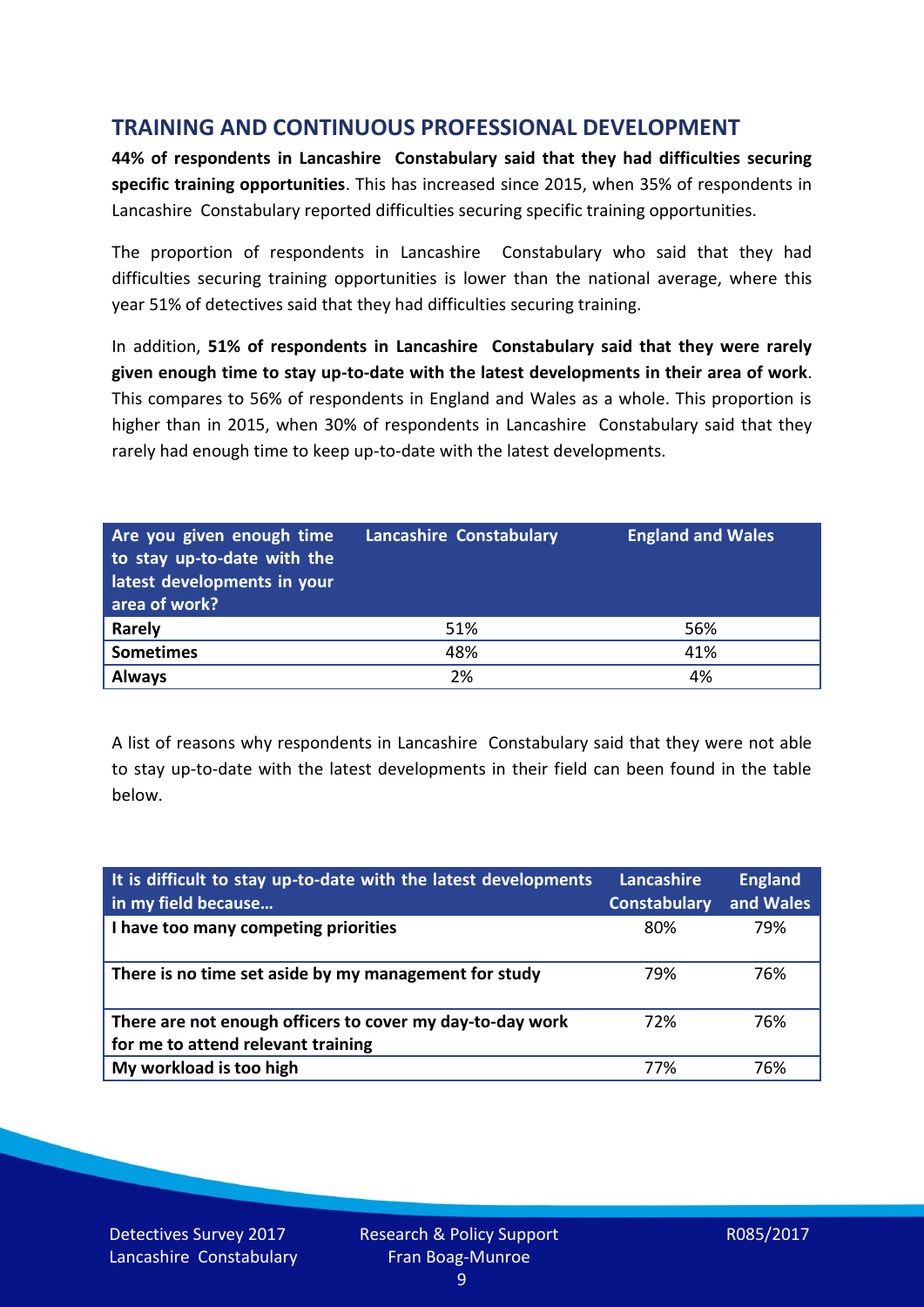| I have too many other commitments                                                        | 71% | 75% |
|------------------------------------------------------------------------------------------|-----|-----|
| The online learning package provided by NCALT is poorly<br>delivered                     | 69% | 73% |
| There are not enough formal training days                                                | 78% | 72% |
| I am too tired at the end of the day                                                     | 71% | 71% |
| Access to knowledge management systems that help<br>communicate new developments is poor | 57% | 51% |
| There is a lack of training staff                                                        | 37% | 46% |
| There is no appropriate training available                                               | 34% | 44% |

## **ATTRACTION AND RETENTION**

**26% of respondents in Lancashire Constabulary said that they would not change their career path, whilst 18% couldn't think of any job they would prefer**. 10% of respondents said that they would like to change their posting but remain a police officer.

In comparison, 13% of respondents in Lancashire Constabulary said that they would like to change jobs and stop being a police officer, 28% said that they would take any other job but with similar earnings and benefits, and 4% would quit immediately if they could find something else to do.

**The proportion of respondents in Lancashire Constabulary who said that they would quit immediately if they could find something else to do has increased since 2015**, when 3% of respondents said that they would quit immediately if they could.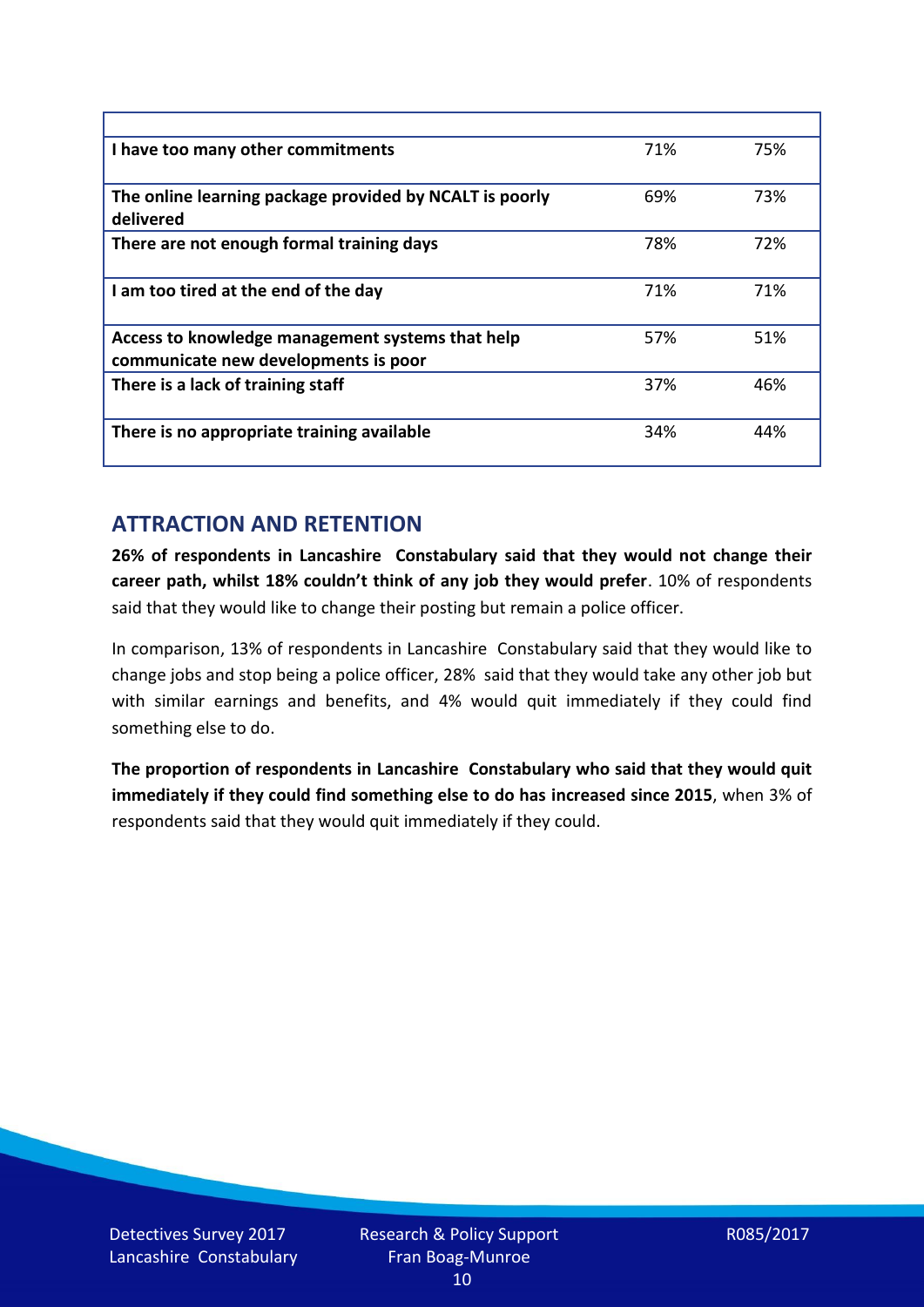|                               | <b>Lancashire Constabulary</b> | <b>England and Wales</b> |
|-------------------------------|--------------------------------|--------------------------|
| I would not change my         | 26%                            | 22%                      |
| career path                   |                                |                          |
| I can't think of any job I    | 18%                            | 14%                      |
| would prefer                  |                                |                          |
| I would like to change my     | 10%                            | 14%                      |
| posting but remain a police   |                                |                          |
| officer                       |                                |                          |
| I would like to change my     | 13%                            | 14%                      |
| job and stop being a police   |                                |                          |
| officer                       |                                |                          |
| I would take almost any       | 28%                            | 26%                      |
| other job with similar        |                                |                          |
| earnings and benefits         |                                |                          |
| I would quit immediately if I | 4%                             | 10%                      |
| could find something else to  |                                |                          |
| do                            |                                |                          |